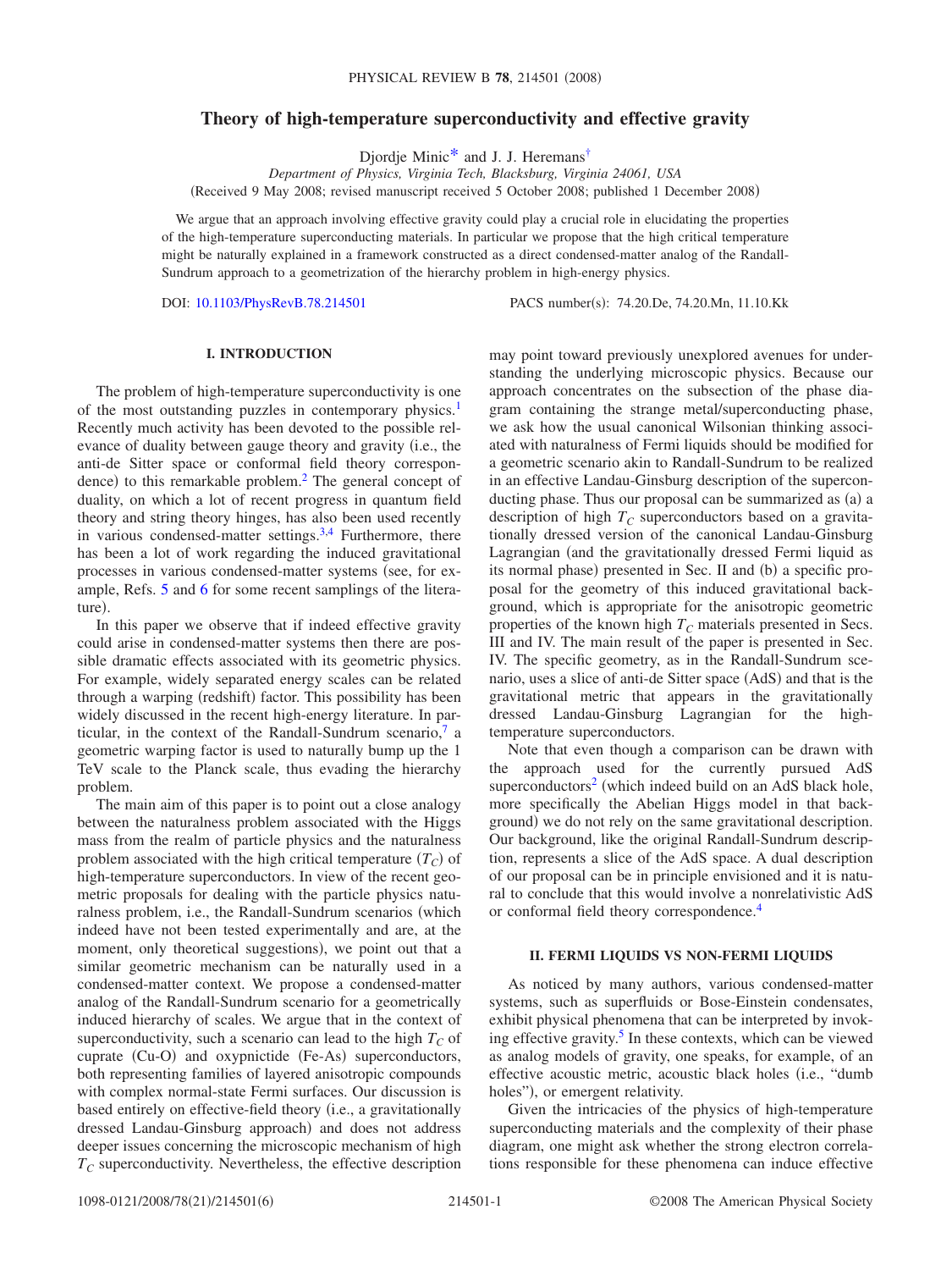gravitational effects, thus opening a possibility for a geometric explanation of some of the outstanding puzzles.

We concentrate on one such puzzle: the actual high value of the critical temperature. In particular, given the fact that in recent years high energy physicists have invoked gravity to explain the unnatural mass scale hierarchy, we propose a condensed-matter analog of the same mechanism. In the context of high-temperature superconductivity we argue for a geometric reinterpretation of the hierarchy that exists between the ordinary critical temperatures for low-temperature superconductors and their high-temperature relatives. This geometric reinterpretation may point to a new effective gravitational physics which may be responsible, among other things, for the high critical temperature of the hightemperature superconducting materials.

A geometrically induced hierarchy of scales forces a revisiting of the Wilsonian approach to the Fermi surface to ascertain consequences for Fermi-liquid theory in the renormalization-group approach and for the emergence of non-Fermi-liquid behavior. From the effective-field theory standpoint, the question can be formulated: how does the low-energy Wilsonian action with effective gravity modify the usual scalings of the effective low-energy field theory of the Fermi surface?

## **A. Fermi liquid**

To set the stage for our discussion let us summarize the classic effective-field theory of Landau Fermi liquids as most succinctly presented by Polchinski[.8](#page-4-9) One starts with a *natu*ral (i.e., not finely tuned) Fermi surface and decomposes the momenta into the Fermi momentum and a component orthogonal to the Fermi surface

$$
\vec{p} = \vec{k} + \vec{l} \tag{1}
$$

and then one considers scaling of energy and momentum toward the Fermi surface. In other words

$$
E \to sE, \quad \vec{k} \to \vec{k}, \quad \vec{l} \to s\vec{l}.\tag{2}
$$

The lowest-order action, to quadratic order, is then given as

$$
S_{\text{FL}} = \int L_{\text{FL}}(\psi, \partial \psi)
$$
  
= 
$$
\int dt d^3 \vec{p} \{ i \psi^* (\vec{p}) \partial_t \psi (\vec{p}) - [E(\vec{p}) - E_F(\vec{p})] \psi^* (\vec{p}) \psi (\vec{p}) \}.
$$
  
(3)

Close to the Fermi surface

$$
E(\vec{p}) - E_F(\vec{p}) \sim l v_F, \quad v_F = \partial_{\vec{p}} E,\tag{4}
$$

so that after the agreed renormalization orthogonal to the Fermi surface (note that also  $t \rightarrow s^{-1}t$ ) one obtains, in both 2+1 and 3+1 space-time dimensions,

$$
\psi \to s^{-1/2} \psi. \tag{5}
$$

<span id="page-1-0"></span>Note that this scaling leads immediately to the usual twopoint function for a free quasiparticle with a single-particle pole. Now, by considering four-Fermi interactions one can see that for generic momenta the four-Fermi interaction scales as a *positive* power of *s* and is thus irrelevant at low energy. The measure over time contributes one negative power, the measure over the momenta orthogonal to the Fermi surface contributes four powers, and the four-Fermi interaction contributes 4/2 negative powers. The delta function over the four momenta generically does not scale. So the overall generic scaling for the four-Fermi vertex is indeed

$$
s^{-1+4-4/2} = s^1.
$$
 (6)

This is valid, except if the momenta are *paired*. In that case the scaling goes as  $s^0$  because now the delta function depends only on the sum of momenta orthogonal to the Fermi surface and due to

$$
\delta(s l) \to s^{-1} \delta(l), \tag{7}
$$

the four-Fermi interaction indeed scales as  $s^0$  and is marginal. This encapsulates the usual Cooper pairing phenomenon. Note that this scaling is true both in  $2+1$  and  $3+1$ dimensions, with the 2+1 dimensional case of interest for the layered anisotropic compounds. The case of 1+1 dimensions is special because then the Fermi surface consists of two points and hence the four-Fermi interaction is automatically marginally relevant. A one-loop calculation of the beta function does ensure the asymptotic freedom provided the interaction is perturbatively attractive, as is the case for phonon-electron interaction, which leads to the strongcoupling regime (with bound states forming) in the infrared. The resulting wave function describing the superconducting state is of a BCS kind

$$
\Psi_{\rm BCS} \sim \prod_k (\alpha + \beta a_k^* a_{-k}^*) \Psi_{\rm FL},\tag{8}
$$

where  $\alpha$  and  $\beta$  are the usual variational parameters and  $a^*$ denote the creation operators of the electron quasiparticle.

#### **B. Fermi liquid coupled to effective gravity**

In what follows we outline an intuitive argument for the crucial relevance of an effective gravitational description of the normal state of the high  $T_c$  materials. How could effective gravity arise from the dynamics of the Fermi surface? First, we note that experiments indicate a highly irregular Fermi surface in the normal state, resulting from the microscopic physics.<sup>1</sup> This irregularity in turn could lead to an effective gravitational description. As a concrete model, let us view the Fermi surface as an incompressible fluid in momentum space. Then in analogy with the discussion of in-duced gravity in fluid dynamics<sup>5,[9](#page-4-10)</sup> we can envision generating an effective metric, which in the case of real irrotational fluids is precisely the acoustic metric.<sup>9</sup> This effective metric is generated from the fluctuations of the fluid density  $\rho$  and the velocity potential  $\phi$  (where the velocity  $\vec{v} = \nabla \phi$ ). The underlying space-time action of the moving fluid is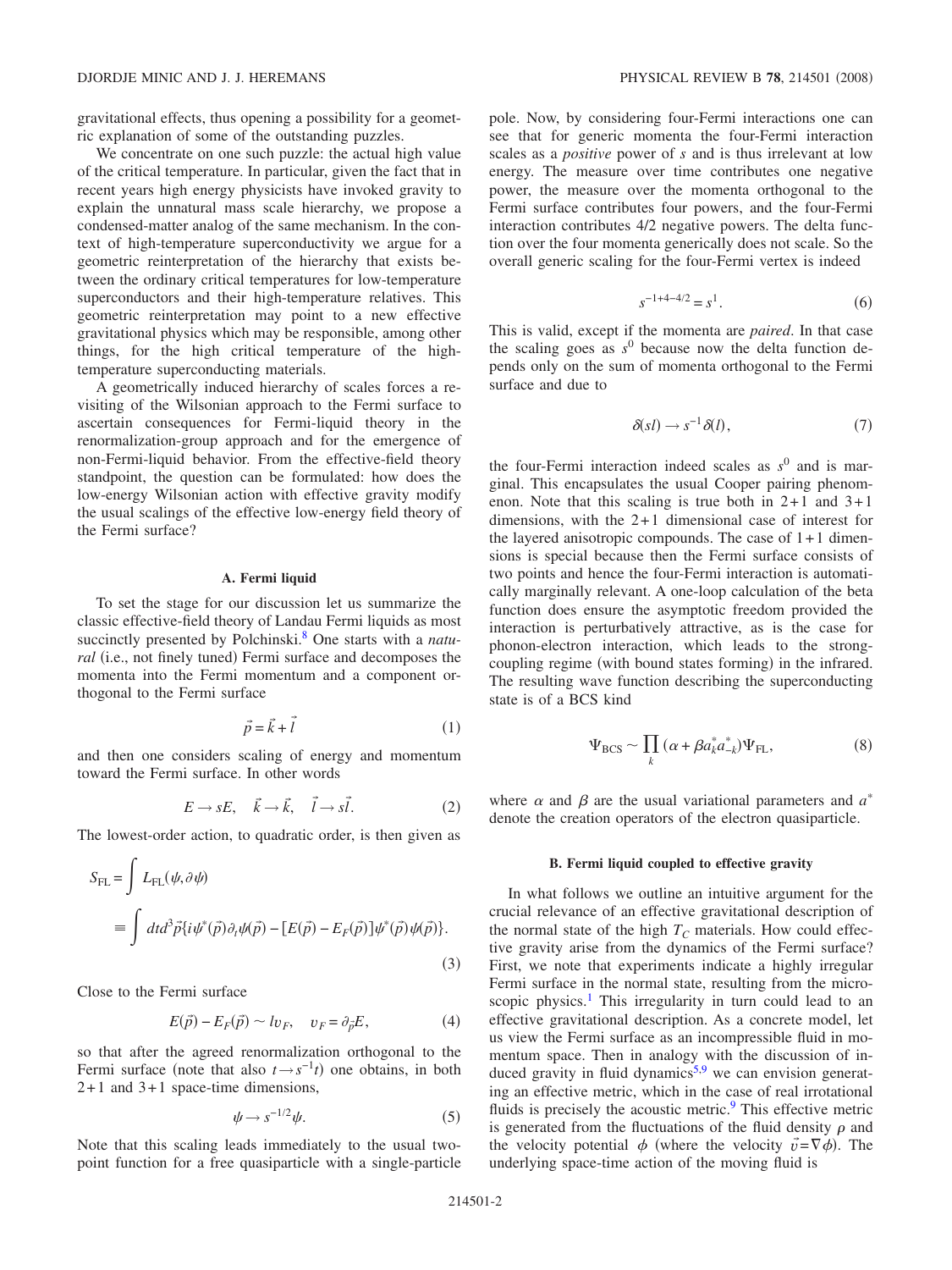$$
S = \int dx^4 \left[ \rho \dot{\phi} + \frac{1}{2} \rho (\nabla \phi)^2 + U(\rho) \right],
$$
 (9)

with  $U(\rho)$  denoting the effective potential. Note that the signs in *S* are consistently defined so that upon the variation of this action one obtains the equations of motion for  $\rho$  and  $\phi$ the Euler continuity equation and the Bernoulli energy bal-ance equation).<sup>[5](#page-4-6)</sup> Note also that the pressure is the negative of the action density in the expression for *S*. When these equations of motion are perturbed around the equilibrium values  $\rho_0$  and  $\phi_0$  one is led to the equations for the fluctuations of the velocity potential  $\varphi$ . In particular, the equation for the fluctuations of the velocity potential can be written in a geometric form<sup>9</sup>

$$
\frac{1}{\sqrt{-g}} \partial_a (\sqrt{-g} g^{ab} \partial_b \varphi) = 0.
$$
 (10)

The effective space-time metric has the canonical Arnowitt-Deser-Misner form of Refs. [5](#page-4-6) and [9](#page-4-10) (apart from a conformal factor) and has the Lorentzian signature

$$
ds^2 = \frac{\rho_0}{c} \left[ c^2 dt^2 - \delta_{ij} (dx^i - v^i dt) (dx^j - v^j dt) \right],\qquad(11)
$$

where  $c$  is the sound velocity (or a plasmon velocity for a system of charged fermions) and  $v^i$  are the components of the fluid's velocity vector.

Note that the collective dynamics of the Fermi surface can be considered as a "bosonization" of the Fermi liquid $10$  and in that approach the quasiparticle excitations can be represented by a collective mode of the "bosonized" Fermi liquid. That approach runs into trouble with the essential difference between fermions and bosons in spatial dimensions 1 (where the bosonization can be used because of the very special kinematics) and spatial dimensions above 1, where such efforts are largely prohibitive.<sup>10</sup> In contrast, in our proposal the non-Fermi-liquid behavior originates from the gravitational dressing, itself caused by the nontrivial geometry and topology of the Fermi surface: an experimental fact. Thus we argue that these quasiparticles are the usual fermions, but propagating in a nontrivial gravitational background and hence dressed by the gravitational fluctuations. In other words, the collective motion of the Fermi surface is of an effective gravitational kind (i.e., not spin 0 but spin 2) and the usual fermionic quasiparticles are now coupled to this collective spin 2 bosonic mode. Thus we propose that the effective theory of the strange normal state of high  $T_C$  superconductors is a gravitationally dressed Fermi liquid, i.e., the usual Fermi liquid albeit coupled to gravity

$$
S_{\text{NFL}} = \int d^D x \sqrt{-g} L_{\text{FL}}(\psi, \nabla \psi). \tag{12}
$$

This general discussion of the gravitationally dressed Fermi liquid applies to both dimensionalities  $D=2+1$  and  $D=3$ +1. For the normal state of the Cu-O or Fe-As planes, *D*  $=2+1$  is relevant.

Applying this approach to the Fermi surface in momentum space, by relying on the induced effective diffeomorphism invariance, we are led to conclude that the effective action for the fermionic quasiparticle around the Fermi surface should be a gravitationally dressed action, in which the naive scaling dimensions discussed above can be changed by adding gravitational dressing. In general this would mean that instead of  $\psi \rightarrow s^{-1/2}\psi$  as discussed above, we should have

$$
\psi \to s^{-1/2 + \alpha} \psi,\tag{13}
$$

where  $\alpha$  denotes gravitational dressing. Such dressing can be explicitly computed in simple cases such as the coupling of two-dimensional gravity to two-dimensional matter.<sup>11</sup> Thus the fermionic two-point function can be changed to scale as  $s^{-1+2\alpha}$ , indicative of a non-Fermi-liquid behavior.

Naturally, the anomalous dimensions of Fermi propagators have been considered previously, in the marginal Fermiliquid theory, through couplings with an effective induced gauge field, in the context of quantum critical fixed points, and other proposals.<sup>1,[12](#page-4-13)[,13](#page-4-14)</sup> Our proposal is not unique in placing emphasis on the anomalous fermionic propagators. Also, the phenomenology implied by anomalous fermionic propagators, including non-Fermi-liquid behavior such as a resistivity linear in temperature  $T$ ,  $\frac{12}{12}$  $\frac{12}{12}$  $\frac{12}{12}$  is inherent to our proposal as well.

In this scenario, the normal state is described by a gravitationally dressed Fermi-liquid theory. Similarly, the BCS wave function would be gravitationally dressed. Note that our discussion is couched in terms of an effective-field theory and therefore does not carry information about the underlying microscopic mechanism. In particular, the specific nature of the pairing mechanism and its relationship with the effective gravitational description is outside the scope of the present approach. The approach generally does conclude that the usual effective Landau-Ginsburg theory describing the physics of the condensate is gravitationally dressed as follows  $(D=2+1 \text{ or } D=3+1)$ :

$$
S_{\text{LG}_g} = \int d^D x \sqrt{-g} \left[ g^{\mu\nu} \nabla_\mu H^* \nabla_\nu H - V(|H|^2) \right],\qquad(14)
$$

where the complex order parameter is denoted by *H* and  $V(|H|^2)$  is an effective potential (for example, of a quartic type). In what follows, most important is that such a gravitationally dressed Landau-Ginsburg theory leads to a simple geometric mechanism for the high  $T_c$  of high-temperature superconductors.

### **III. EFFECTIVE GRAVITY AND ENERGY SCALE HIERARCHY**

To implement a condensed-matter analog of the gravitationally induced energy scale hierarchy, we first present a brief summary of the Randall-Sundrum proposal<sup>7</sup> which precisely accomplishes this goal. The exponential hierarchy is induced by a warped extra dimensional geometry. The actual example envisions two three-branes (i.e., two  $3+1$  dimensional worlds), separated by a distance of  $r_c$  in one extra (fifth) spatial dimension. This  $bulk$  4+1 dimensional space represents a portion of the 4+1 dimensional AdS space, whose cosmological constant is determined by another pa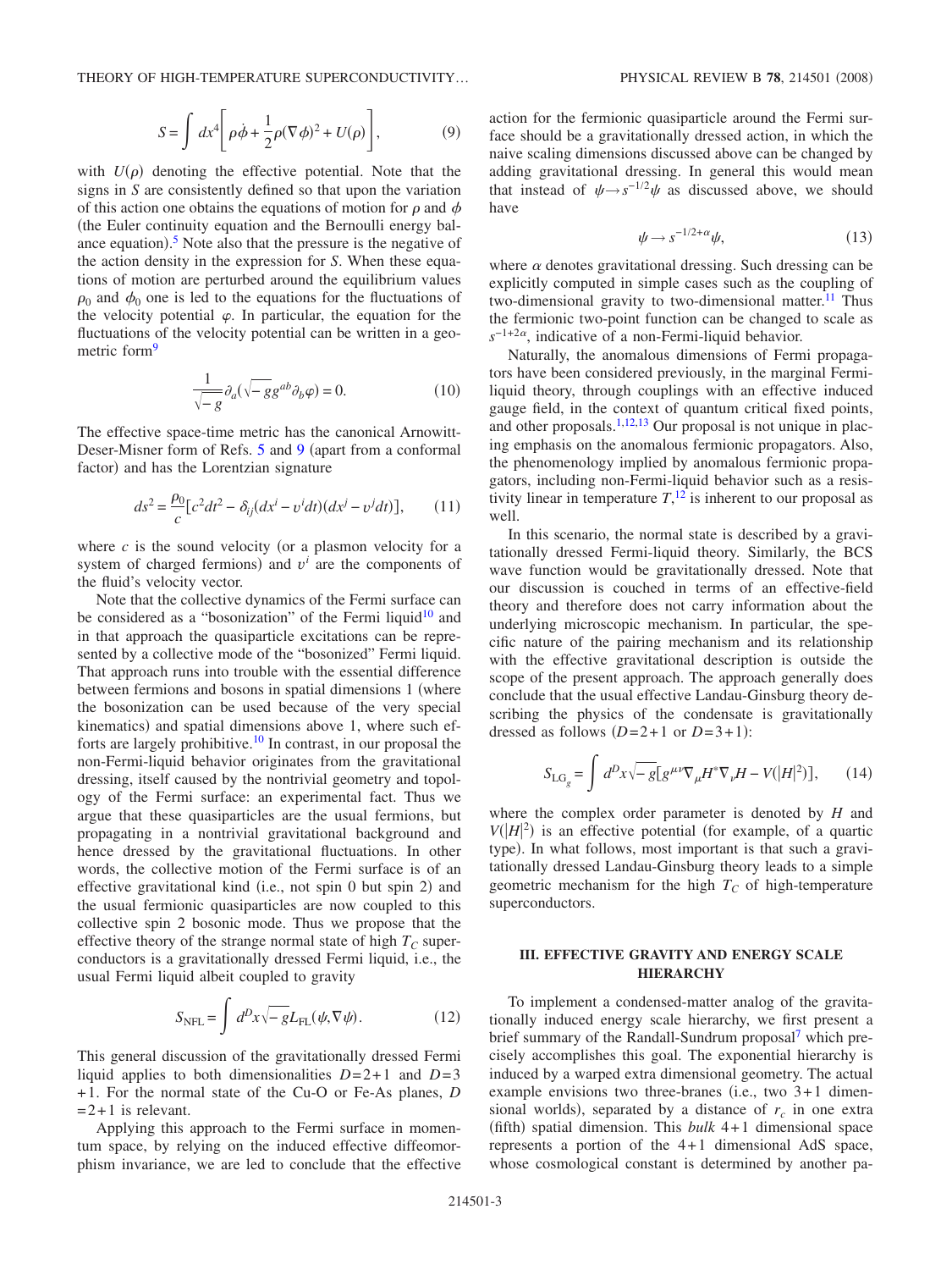rameter of the model *k*. One of the branes carries the degrees of freedom of the standard model. The other carries the Planck scale degrees of freedom.

This setup can be carried over from dimensionality *D*  $=3+1$  to  $D=2+1$ . In the layered anisotropic compounds, the Cu-O or Fe-As planes can be identified with 2+1 dimensional branes and *D*=2+1 hence is relevant. The extra anisotropic dimension is to be identified with the actual anisotropy of these materials. The crucial assumption in this setup is that effective gravity is induced, perhaps by the internal dynamics of geometrically very complicated Fermi surfaces. The warped geometry of the extra dimension could originate from the interlayer coupling. We address the question of how the effective gravitational description could be induced from the dynamics of the Fermi surface in Sec. IV.

Concerning the Randall-Sundrum scenario in the anisotropic compounds, the 2+1 dimensional branes separated in an extra anisotropic spatial dimension lead to the following *bulk* 3+1 dimensional metric:

$$
ds^{2} = r_{c}^{2} du^{2} + e^{-2kr_{c}u} \eta_{\mu\nu} dx^{\mu} dx^{\nu}.
$$
 (15)

Here *u* denotes the extra anisotropic spatial direction of size  $l_c$  and  $\mu$ ,  $\nu$ =0,1,2 are the 2+1 dimensional (planar) spacetime indices. Also,  $\eta_{\mu\nu}$  is the planar flat (Minkowski) spacetime metric. The gravitational fluctuations  $h_{\mu\nu}$  around the flat Minkowski metric define the background metric  $g_{\mu\nu}^0 = \eta_{\mu\nu}$  $+h_{\mu\nu}$ <sup>[7](#page-4-8)</sup> For *D*=2+1, the low-energy effective action for a Higgs field (order parameter), i.e., the Landau-Ginsburg action coupled to effective gravity, is

$$
S_{\text{LG}_g} = \int d^{2+1}x \sqrt{-g} \left[ g^{\mu\nu} \nabla_{\mu} H^* \nabla_{\nu} H - \lambda (|H|^2 - v_0^2)^2 \right],\tag{16}
$$

where  $g_{\mu\nu} = e^{-2kr_c/c} g_{\mu\nu}^0$  (Ref. [7](#page-4-8)) and *g* is the determinant of  $g_{\mu\nu}$ . After rescaling the Higgs field (the Landau-Ginsburg order parameter)  $H \rightarrow e^{kr_c l_c}H$  the effective action for  $D=2$ +1 becomes

$$
S_{\text{LG}_g} = \int d^{2+1}x \sqrt{-g^0} [g^{0\mu\nu}\nabla_{\mu}H^* \nabla_{\nu}H - \lambda (|H|^2 - e^{-2kr_c l_c}v_0^2)^2].
$$
\n(17)

Note that we can take  $l_c = \pi$  as in Ref. [7.](#page-4-8) Thus the physical mass scale is given by a blueshifted symmetry-breaking scale (where  $v_0$  is the minimum of the potential)

$$
v = v_0 e^{-kr_c \pi}, \tag{18}
$$

or alternatively, the relevant mass scales are related as

$$
m = m_0 e^{-kr_c \pi}.\tag{19}
$$

This is the key result. Thus in order to obtain  $m_0$  $\sim$  10<sup>19</sup> GeV and  $m \sim$  1 TeV one only needs to require  $kr_c$  $\sim$  50. Note that even though this result has been derived in an effective-field theory, there exists an ultraviolet (UV) completion of this scheme from the point of view of string theory.<sup>14</sup> In particular, the complex issue of stability of the Randall-Sundrum scenario requires a UV complete description.

The question arises why the Randall-Sundrum warp factor should occur in the interlayer coupling. We notice that the physics of interlayer tunneling considered in the past $13$  naturally involves exponential wave functions and thus can be directly compared to the geometric exponential factors that appear in the Randall-Sundrum case. Thus the proposed geometrization captures the relevant interlayer physics, at least on the level of an effective, and not microscopic, description. Here we emphasize the weak nature of the interlayer coupling as opposed to the strong intralayer coupling; the latter leading to non-Fermi-liquid behavior and induced gravitational dressing as argued in Sec. II. Finally we remark that in principle the geometric argument applies to both cuprates and oxypnictides and indeed stresses the very features they bear in common.

#### **IV. WHY HIGH**  $T_c$ ?

Here we present a simple computation of  $T_c$  based on the gravitationally dressed Landau-Ginsburg effective description and the geometric argument presented above. This constitutes the main result of this paper.

Remembering the usual BCS dispersion relation given a gap  $\Delta$ ,

$$
E = \sqrt{\Delta^2 + k^2},\tag{20}
$$

in which the gap plays the role of the Higgs mass given the well-known analogy with the relativistic dispersion relation for a particle of mass  $m$ , i.e.,  $E = \sqrt{m^2 + k^2}$ , we see that there exists a distinct possibility of similarly warping the gap, as in Eq.  $(5)$  $(5)$  $(5)$ , and thus warping the  $T_C$ .

Normally  $T_c$  is related to the gap evaluated at low momenta<sup>15</sup>

$$
T_C = \text{const}\Delta(0). \tag{21}
$$

In the superconductors considered, one obtains a geometrically shifted temperature so that the following relation results:

$$
T_{\rm HT_c} = T_C e^{kr_c \pi}.
$$
\n(22)

Here  $T_C$  denotes the low critical temperature of conventional superconductors—typically a few K.  $T_{\text{HT}_c}$  denotes the critical temperature of high  $T_C$  superconductors—equal to around 50–150 K.

Therefore, a high  $T_c$  naturally arises from the above exponential factor that is responsible for a hierarchy of energy scales. An exponential factor multiplying the usual 1–10 K critical temperature determined by the value of the BCStype gap at zero momenta) produces a new critical temperature in the 50–150 K range or higher. The representative samples of, from top to bottom, cuprate, oxypnictide  $(Fe-As),<sup>16</sup> BCS$  $(Fe-As),<sup>16</sup> BCS$  $(Fe-As),<sup>16</sup> BCS$  type II, and BCS type I superconducting critical temperatures are collected in Table [I.](#page-4-16) For example, transitioning from the lowest (Al) to the highest (Tl compound) requires only an argument of 5 in the exponent.

#### **V. CONCLUSIONS**

In this paper we have proposed a condensed-matter analog of the Randall-Sundrum scenario for a geometrically in-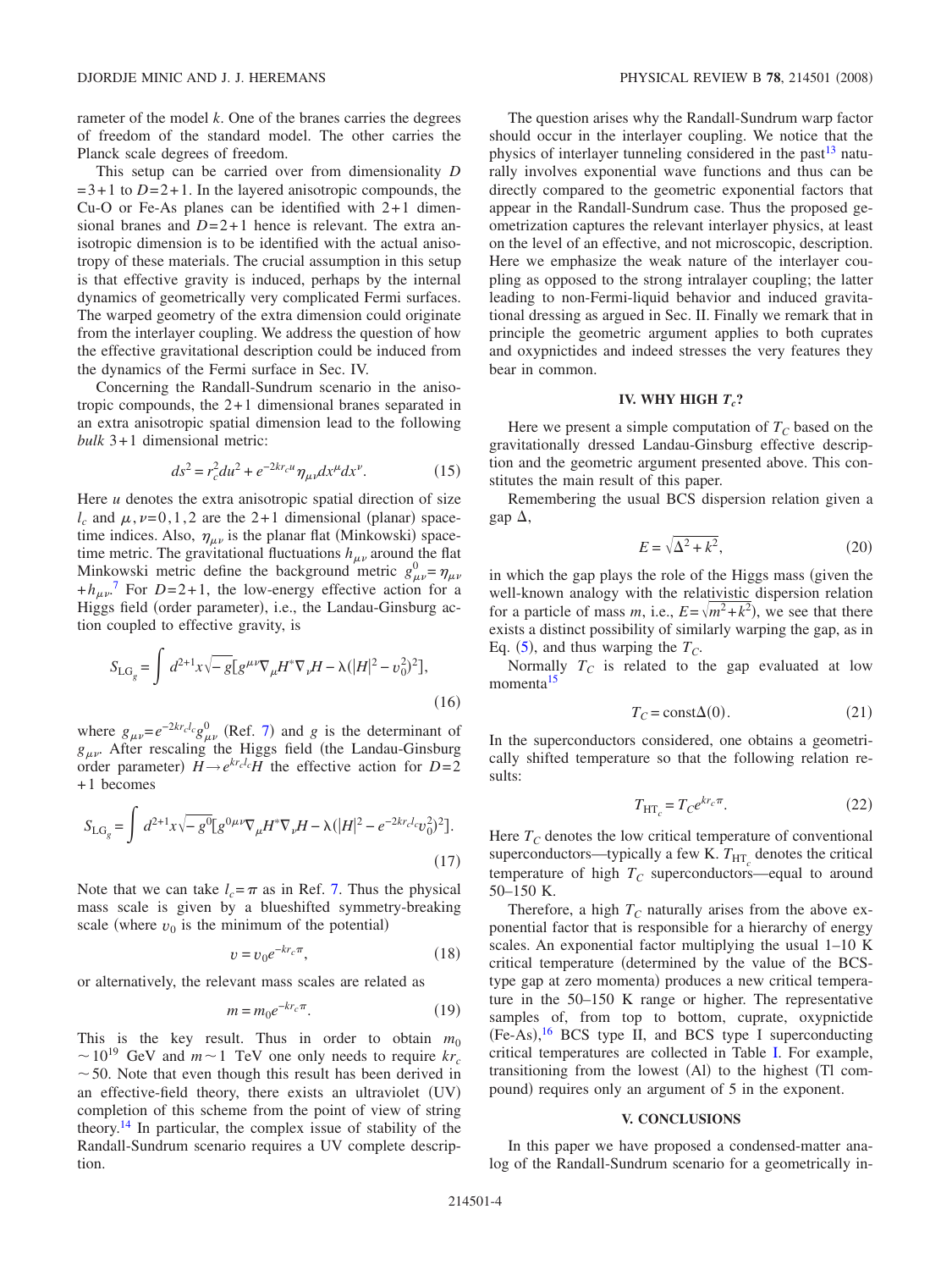<span id="page-4-16"></span>TABLE I. Representative samples of cuprate, oxypnictide Fe-As), BCS type II, and BCS type I superconducting critical temperatures.

| Compound                                  | $T_C$ (K) |
|-------------------------------------------|-----------|
| $Tl_2Ba_2Ca_2Cu_3O_{10}$                  | 125       |
| $Bi2Sr2Ca2$                               | 110       |
| $YBa_2Cu_3O_7$                            | 92        |
| $La_{2-x}Sr_xCuO_4$                       | 38        |
| $SmFeAsO0.85F0.15$                        | 42        |
| CeFeAsO $_{0.84}F_{0.16}$                 | 41        |
| LaFeAsO <sub>0.89</sub> F <sub>0.11</sub> | 26        |
| Nb <sub>3</sub> Sn                        | 18        |
| <b>NbTi</b>                               | 10        |
| Pb                                        | 7.2       |
| Al                                        | 1.1       |

duced hierarchy of scales. We have argued that in the context of the physics of high-temperature superconductivity, such a scenario can be responsible for the high  $T_c$  of cuprate and oxypnictide superconductors. The conjecture spontaneously leads to emphasis on the unusual features shared by cuprates and oxypnictides. Needless to say we have only scratched the surface of the manifold of issues relevant for high  $T_C$ superconductivity. Of primary importance remains a specific microscopic mechanism as well as a more detailed phenomenology derived from the gravitationally dressed Landau-Ginsburg approach. Apart from advancing understanding of the unusual normal as well as the superconducting phase, this approach can illuminate other parts of the phase diagrams of high-temperature superconductors. For instance, of future interest are the relevance of spin-spin interaction<sup>17</sup> for the effective gravitational description proposed in this paper, a study whether the  $d$ -wave nature of the order parameter<sup>1</sup> naturally follows from a gravitationally dressed Landau-Ginsburg description, an understanding of the pseudogap region of the phase diagram, and finally connecting the recent discussion of Mottness<sup>18</sup> to our context. These and other

### **ACKNOWLEDGMENTS**

questions are left for more detailed future work.

We would like to thank R. G. Leigh, Philip Phillips, Joseph Polchinski, and Victoria Soghomonian for lending their ears to a preliminary version of this proposal. Many thanks to Laurent Freidel, Vishnu Jejjala, and Nemanja Kaloper for comments on the draft of this paper. D.M. is supported in part by the U.S. Department of Energy under Contract No. DE-FG05-92ER40677. J.J.H. is supported in part by the National Science Foundation under Contract No. DMR-0618235.

\*dminic@vt.edu

<span id="page-4-0"></span>† heremans@vt.edu

- <span id="page-4-2"></span><span id="page-4-1"></span>1E. W. Carlson, V. J. Emery, S. A. Kivelson, and D. Orgad, *The Physics of Conventional and Unconventional Superconductors*, edited by K. H. Bennemann and J. B. Ketterson (Springer-Verlag, Berlin, 2008).
- <span id="page-4-3"></span>2For example, S. A. Hartnoll, P. K. Kovtun, M. Muller, and S. Sachdev, Phys. Rev. B 76, 144502 (2007); S. A. Hartnoll and C. P. Herzog, Phys. Rev. D 76, 106012 (2007); S. A. Hartnoll, C. P. Herzog, and G. T. Horowitz, Phys. Rev. Lett. **101**, 031601 (2008); S. S. Gubser and S. S. Pufu, arXiv:0805.2960 (unpublished).
- <span id="page-4-4"></span>3For example, C. P. Herzog, P. Kovtun, S. Sachdev, and D. T. Son, Phys. Rev. D 75, 085020 (2007); J. J. Heremans and D. Minic, arXiv:0802.4117v2 (unpublished); D. Minic and M. Pleimling, arXiv:0807.3665, Phys. Rev. E(to be published).
- <span id="page-4-5"></span><sup>4</sup>D. T. Son, Phys. Rev. D **78**, 046003 (2008); K. Balasubramanian and J. McGreevy, Phys. Rev. Lett. **101**, 061601 (2008), and references therein.
- <span id="page-4-6"></span>5M. Visser, L. Garay, U. Leonhardt, T. Jacobson, T. Koike, W. Unruh, G. Volovik, G. Chapline, B. Carter, R. Parentani, M. Novello, H. Rosu, and M. Stone, *Artificial Black Holes*, edited by M. Novello, M. Visser, and G. Volovik World Scientific, Singapore, 2002).
- 6Grigory E. Volovik, *The Universe in a Helium Droplet* Oxford University Press, New York, 2003).
- <span id="page-4-7"></span> ${}^{7}$ L. Randall and R. Sundrum, Phys. Rev. Lett. **83**, 3370 (1999).
- <span id="page-4-9"></span><span id="page-4-8"></span><sup>8</sup> J. Polchinski, in *Effective Field Theory and the Fermi Surface*,

edited by J. Harvey and J. Polchinski World Scientific, Singapore, 1993); R. Shankar, Rev. Mod. Phys. **66**, 129 (1994).

- <span id="page-4-13"></span><sup>9</sup>W. G. Unruh, Phys. Rev. Lett. 46, 1351 (1981); D. Kominis and V. Koulovassilopoulos, Phys. Rev. D 51, 282 (1995).
- <span id="page-4-11"></span><span id="page-4-10"></span> $10$  A. Luther, Phys. Rev. B 19, 320 (1979); R. Abhiraman and C. M. Sommerfield, Gursey Memorial Conference I (Bogazici Univerisity, Istanbul, Turkey, 1994); C. M. Sommerfield, in *Celebration of 60th Birthday Anniversary of Feza Gursey, Aprril 1981*, Yale Gursey Symposium, 1981, edited by I. Bars, A. Chodos, and C.-H. Tze (Plenum, New York, 1984); A. Enciso and A. P. Polychronakos, Nucl. Phys. B 751, 376 (2006); F. D. M. Haldane, in *Proceedings of the International School of Physcis, Enrico Fermi, Course CXXI, Perspectives in Many-Particle Physics*, edited by R. A. Broglia and J. R. Schrieffer (North-Holland, Amsterdam, 1994); A. Houghton and J. B. Marston, Phys. Rev. B 48, 7790 (1993); A. H. Castro Neto and E. Fradkin, Phys. Rev. Lett. 72, 1393 (1994), and references therein.
- 11V. G. Knizhnik, A. M. Polyakov, and A. B. Zamolodchikov, Mod. Phys. Lett. A 3, 819 (1988).
- <span id="page-4-12"></span>12See, for example, C. M. Varma, P. B. Littlewood, S. Schmitt-Rink, E. Abrahams, and A. E. Ruckenstein, Phys. Rev. Lett. **63**, 1996 (1989); see, also the recent paper, E. Kapit and A. LeClair, arXiv:0805.2951 (unpublished).
- <span id="page-4-14"></span>13See, for example, the relevant discussion in P. W. Anderson, *The Theory of Superconductivity in the High-T<sub>C</sub>* Cuprates (Princeton, Princeton, NJ, 1997).
- <span id="page-4-15"></span>14S. B. Giddings, S. Kachru, and J. Polchinski, Phys. Rev. D **66**, 106006 (2002).